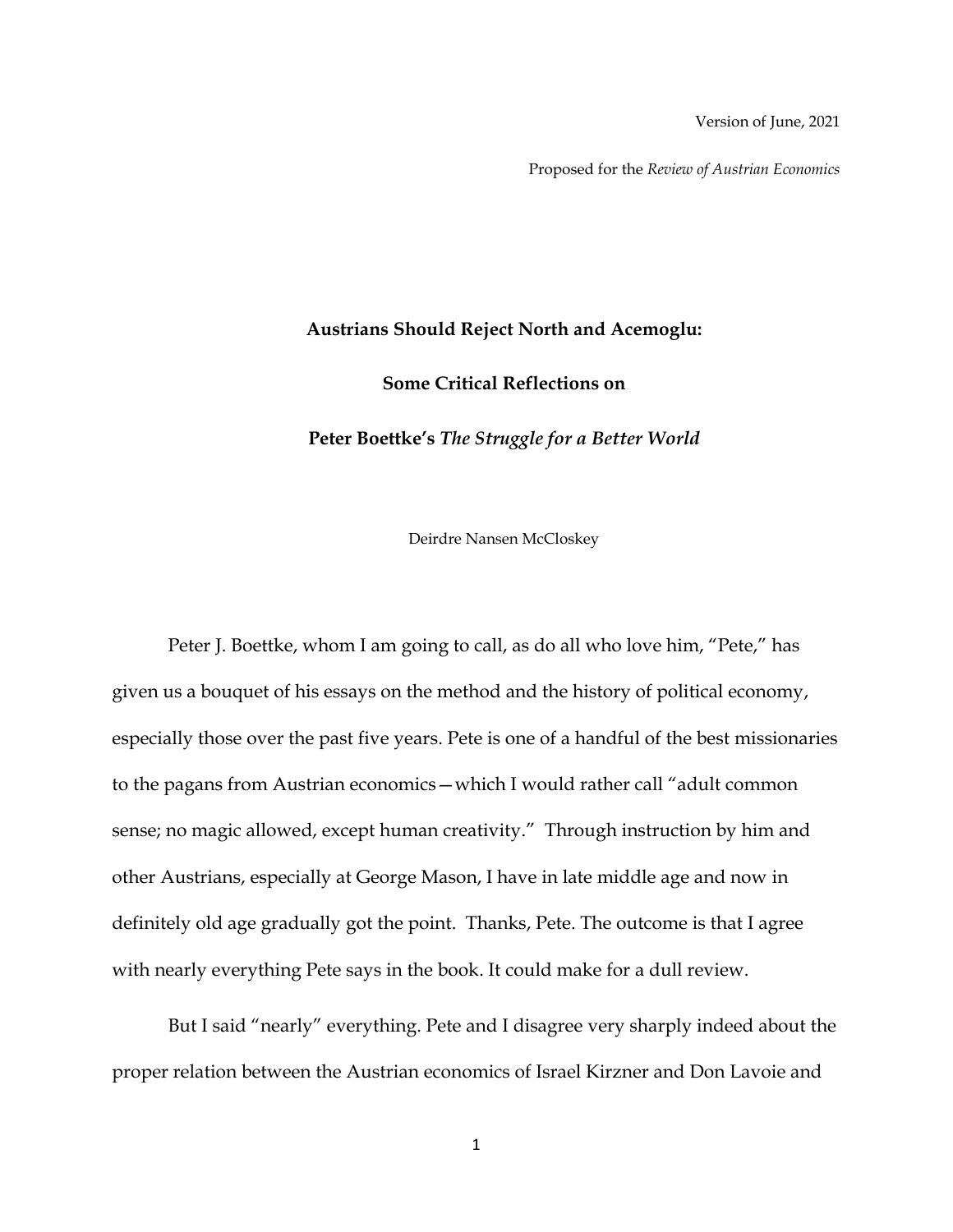the neo-institutionalism of Douglass North and Daron Acemoglu. Briefly, neoinstitutionalists are statists through and through, and bad historians and incompetent economists to boot. You can see why such allies might not be what Austrian economics needs.

In the Conclusion to the book Pete quotes in a footnote the philosopher Daniel Dennett's counsel on "How to compose a successful critical commentary: 1. You should attempt to re-express your target's position so clearly, vividly, and fairly that your target says, 'Thanks, I wish I'd thought of putting it that way.' 2. You should list any points of agreement (especially if they are not matters of general or widespread agreement). 3. You should mention anything you have learned from your target. 4. Only then are you permitted to say so much as a word of rebuttal or criticism" (Boettke 2021, p. 305n7). The scientific and scholarly world would be transformed if Dennett's Rules applied. (Dennett himself might do well to apply them to his own fierce arguments against theism.)

While we're offering mottos that all of us should frame and hang over our desks, my own ideal, which admittedly I often fail to achieve, is from another philosopher, Amélie Oksenberg Rorty. She wrote that what is crucial, is "our ability to engage in continuous conversation, testing one another, discovering our hidden presuppositions, changing our minds because we have listened to the voices of our fellows. Lunatics also change their minds, but their minds change with the tides of the moon and not because they have listened, really listened, to their friends' questions and objections"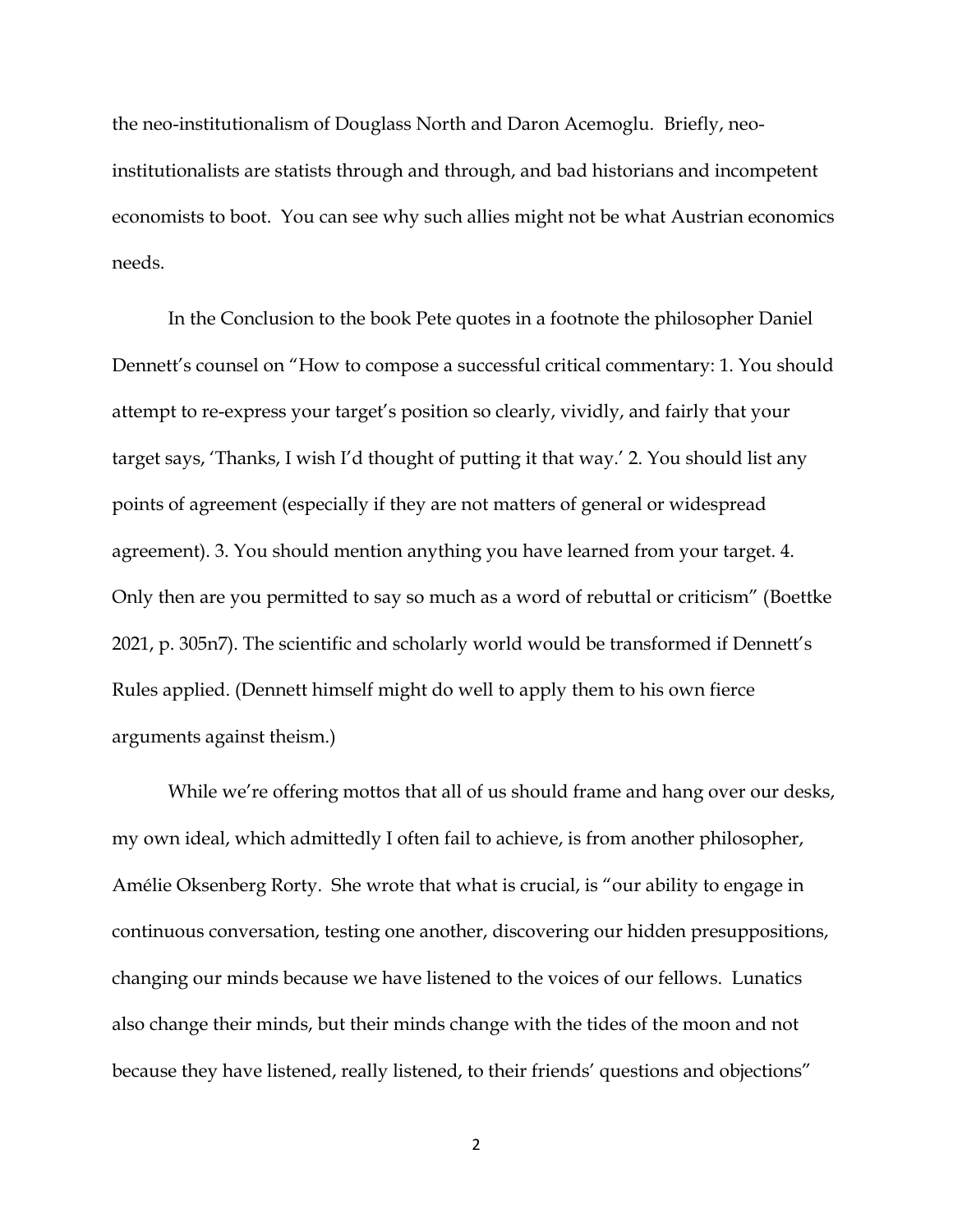(Rorty 1983, p. 562). You will note that in substance Rorty's motto is the same as Dennett's, except that it is in a more feminine mode. Dan Dennett has little of the feminine in him.

Pete has in him both, as the best liberal adults do. But such "rules of the game," as Doug North influentially put it (Pete uses the phrase 30 times in the book), are dead letters if people do not acquire somehow the ethics and ideology to follow them, and to deviate from them when common sense suggests one should. Good behavior is achieved, actually, not by rules or catechisms or snappy if self-contradictory 18thcentury formulas like the categorical imperative or the greatest happiness or the greatest number, but rather, as the ancients in Greece and China and everywhere else said, by forming one's character well, and then acting in accordance with it (McCloskey 2006). Pete remarks that Paul Krugman habitually "violates every rule" laid down by Dennett (Boettke 2021, pp. 86, 305n7; all page citations without an author are to his book). And we all know that in her so-called intellectual biography of James Buchanan, the Duke historian Nancy MacLean violated Dennett's Rules and Rorty's Rule, and every other standard of the profession of history. She has announced that she will not respond to questions and objections from anyone whose university is supported at all by the Koch Foundation. Duke is supported in part by the Koch Foundation. I suppose that is why she has not engaged in a continuous conversation with herself about her own professional responsibilities in history.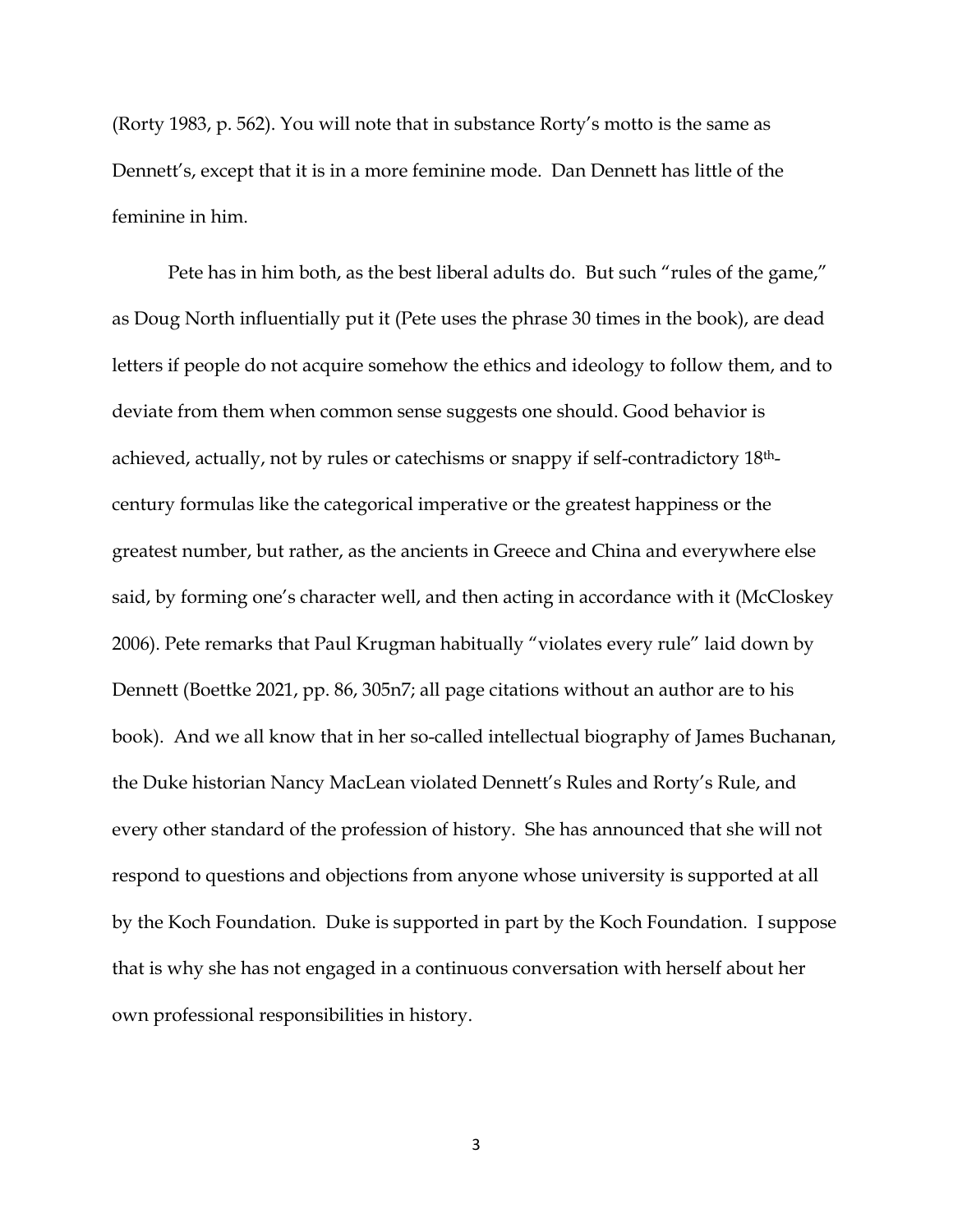That's my point against the mechanism that, say, Daron Acemoglu and James Robinson exhibit in all their work, and that Pete has long, if confusedly, embraced in his analysis of institutions (Acemoglu and Robinson 2019; on which see McCloskey 2021). Neo-institutionalism rejects the Austrian point that human action is *not* mechanically *re*active, and that language—the master model of spontaneous order—is creative and matters to the functioning of an economy, and that discovery/creativity, not an institution, was the cause of the Great Enrichment, 1800 to the present. Neoinstitutionalism is hostile to everything Pete learned from Don Lavoie and that Lavoie learned from Kirzner and Lachmann and that they in turn learned from Hayek and Mises and Menger. Austrian economists are not famous for their senses of humor. But I recommend to them the truth of the great US comedienne Mae West, who said, "I favor the institution of marriage. But I'm not ready for an institution."

Pete says that "modern economic growth . . . results from the expansion of trade and commerce" (p. 5). No, it doesn't. It is surprising to find an Austrian saying so, turning aside from the alertness and innovational creativity that did actually cause it, and was permitted for the first time in history by liberalism. Pete repeats over and over the formulation "productive specialization and social cooperation," and he thinks they make us as rich as we astoundingly are (e.g., pp. 14-15). But specialization and trade are ancient commonplaces. Rome ate Egyptian wheat. China massively specialized the industry of silk cloth. Traders from the Persian Gulf supplied goods to what is now southern Iraq from what is now Pakistan. The oldest necklace in the world was from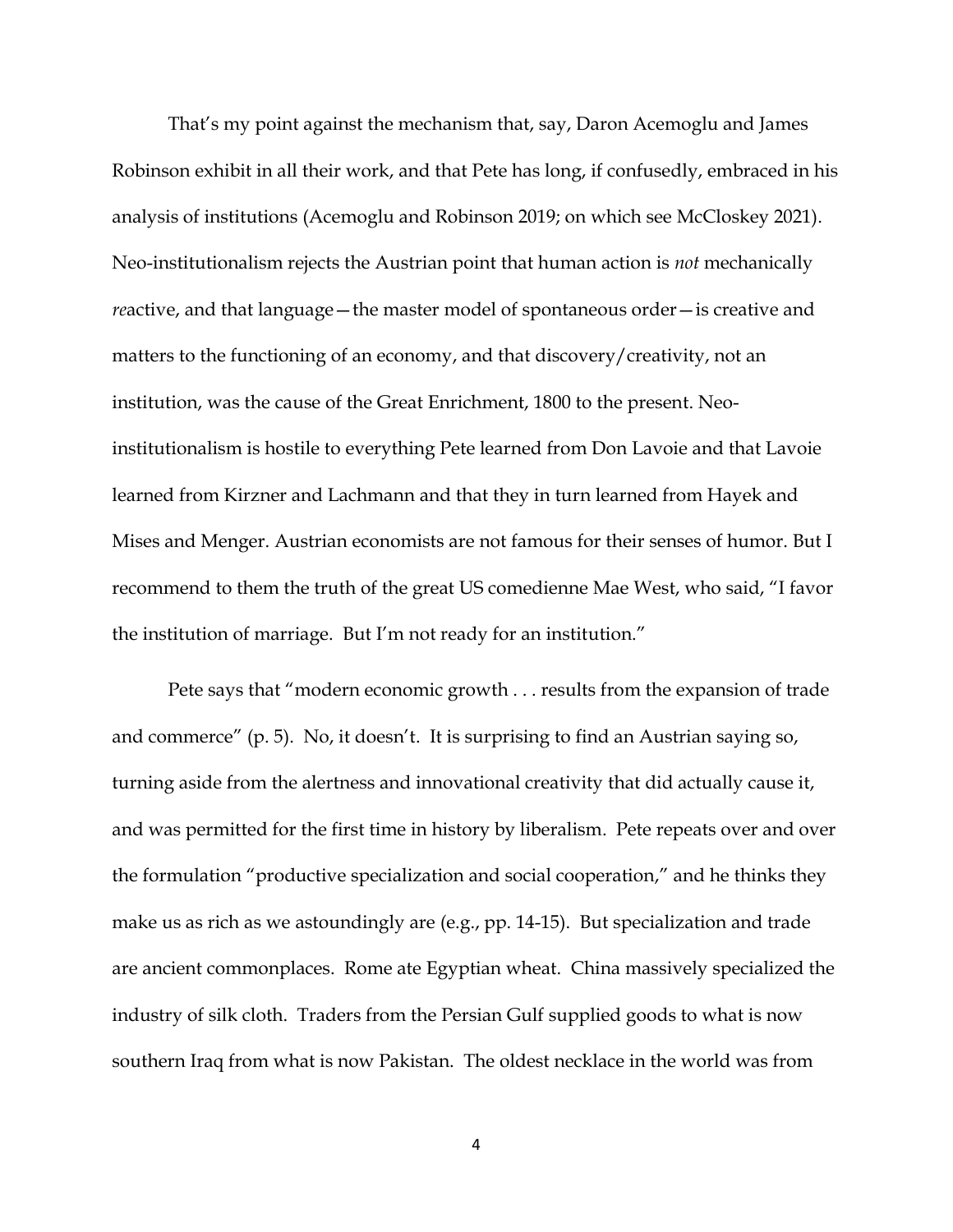the Blombos cave in south Africa, in 70,000 BCE, hundreds of kilometers from the seashore where its shells originated.

If Pete means simply, as Mises in the shadow of the Great War did, peace, one can only agree. Little of civilian value by way of innovation was going to happen at Verdun or the Somme. But it is a wholly static vision to think that "expansion of trade" is the ticket. The economic oomph of static improvements in allocation is limited to Harberger Triangles, 2%, 5% only, when we are trying to explain a *Great* Enrichment. since 1800. And it is historically false to claim that the rules of the game changed recently—say in 1689. Further, property rights and laws of contract were anciently good in many societies, such as in England before 1272. The North-Weingast tale of suddenly better rules of the game after 1689 is entirely mistaken. For these and other reasons the alleged changes in institutions are singularly ill-adapted to explaining the Great Enrichment—a 3,000% increase since 1800 of real income per person over the misery of the ancestors.

Pete knows better sometimes. He speaks wisely in various places of the history of economic policy being an on-going struggle amongst what he calls Smith, Schumpeter, and Stupidity (pp. 111n3, 239, 241n12, 285-286). Smithian static gains from trade, such as archaeologists have shown Homo sapiens gathering in bulk in our African home and beyond, are contrasted with Schumpeterian innovation, such as the bow and arrow or the computer. The utterly unprecedented explosion of such innovation is what was bizarre about the past two centuries, and is what made us rich beyond the dreams of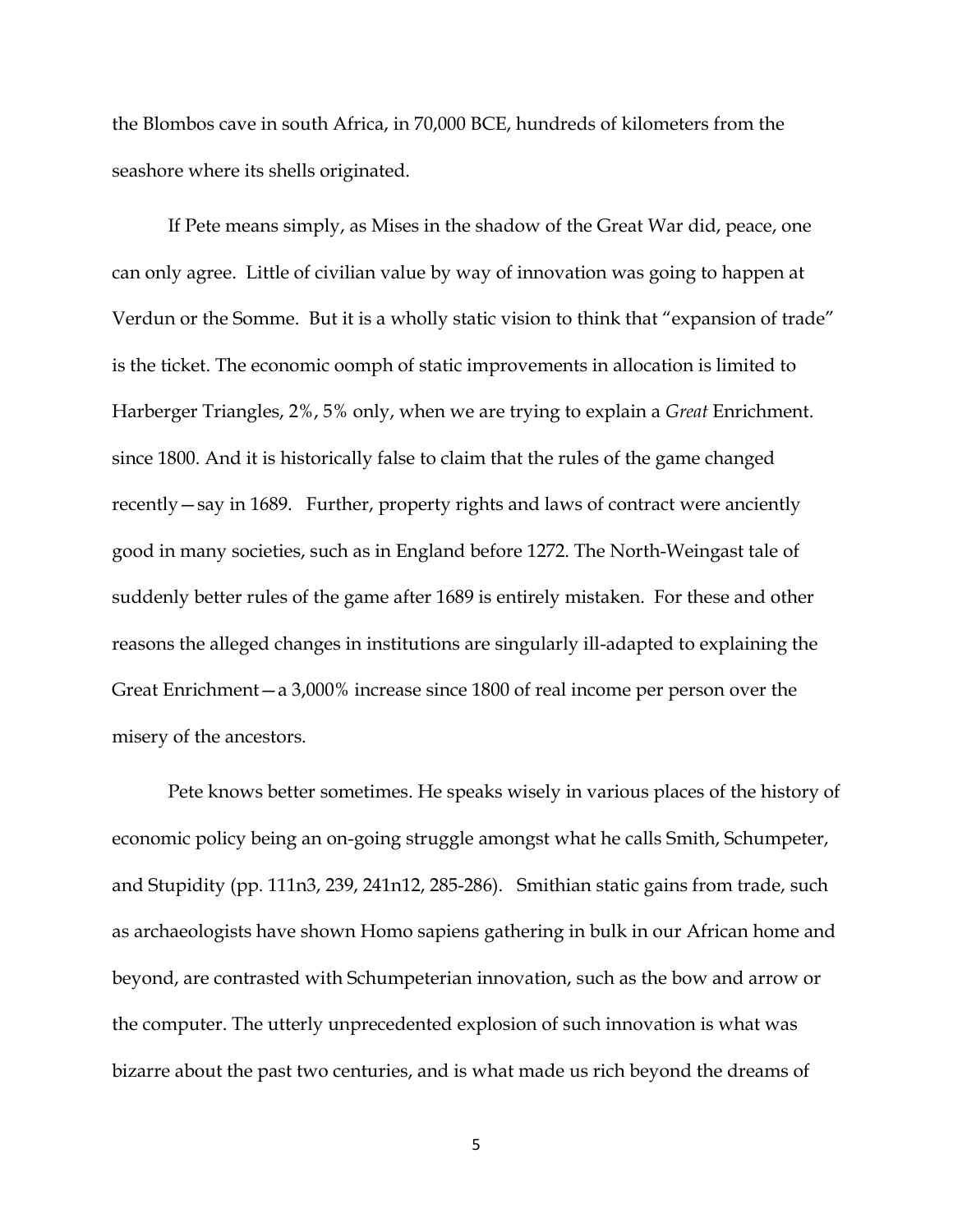Adam Smith. It did not come from efficiency—admittedly a cause dead easy to teach with a diagram in Econ 1. Both Smith and Schumpeter, though, are opposed by what Pete calls the Stupidity of government, characterized by the US proverb: "It ain't what you don't know that hurts you, but what you know that ain't so." Thus "industrial planning" and "protectionism" and "stimulus" and "creating jobs," or in harsher Putinesque form entirely shutting down free speech and jailing the innovators.

Pete wisely wants to encourage Schumpeterian progress against Stupidity, to "unleash the creative potential of mankind" (p. 35). But institutional analysis on the basis of incentives and the routine of rules of the game is not going to do it. Pete's neoinstitutional formula of "how alternative institutional arrangements impede or encourage . . . learning by economic actors" (p. 28) contradicts his Austrian formulation of "the processes by which economic actors adapt creatively on the margin [and beyond: Schumpeter, remember] to changing circumstances" (p. 27). The one is North, the other is Kirzner. I vote for Kirzner, and so should Pete—not out of sheer party loyalty but because the Austrian analysis of enrichment is scientifically correct and the neo-institutional analysis is scientifically incorrect.

Pete does so passionately believe in neo-institutionalism. The word "institution" occurs in the book 377 times. He follows it into believing that "institutional arrangements must be forged that will check the ambitions of some against the ambitions of others to ward off predation by private and public actors" (p. 20). He doesn't notice that a society utterly lacking such institutions is hardly a society at all.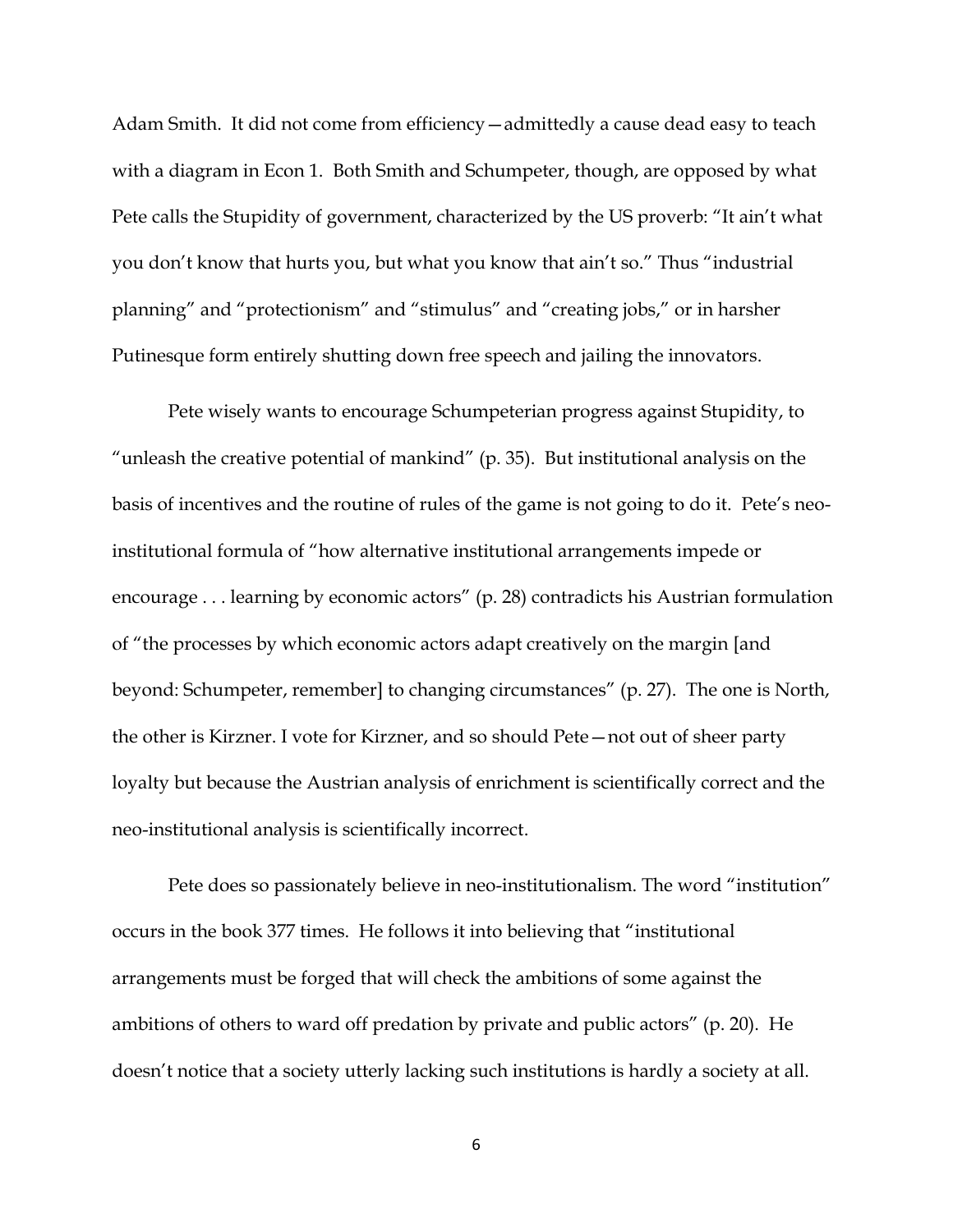Another favored word, often italicized, is "framework," used 70 times, and meaning to Pete something like "the necessary top-down governing that makes markets work efficiently." A less Austrian and more historically erroneous construct is hard to imagine.

Without courage, justice, love, temperance, hope, and faith instilled in people by their mothers or movies or novels or friends or rock music, institutions or frameworks are dead letters. Article 125 of the 1936 Constitution of the USSR guaranteed freedom of speech, of the press, and of assembly, and had many other lovely assurances, such as Article 128: "The inviolability of the homes of citizens and privacy of correspondence are protected by law."1 How did that work out?

Pete of course well knows the answer, being a profound student of socialism in its worst forms. In the Soviet Constitution of 1924 the opening Declaration says that "there, in the camp of capitalism: national hate and inequality, colonial slavery and chauvinism, national oppression and massacres, brutalities and imperialistic wars. Here, in the camp of socialism: reciprocal confidence and peace, national liberty and equality, the pacific co-existence and fraternal collaboration of peoples . . . . [Capitalism is] a system of exploitation of man by man." As the old joke goes, under capitalism, man exploits man, under socialism, it's the other way around. Yet the institutions of the USSR were lovingly described in its constitutions in wonderful detail. So much for

<sup>1</sup> https://www.departments.bucknell.edu/russian/const/36cons04.html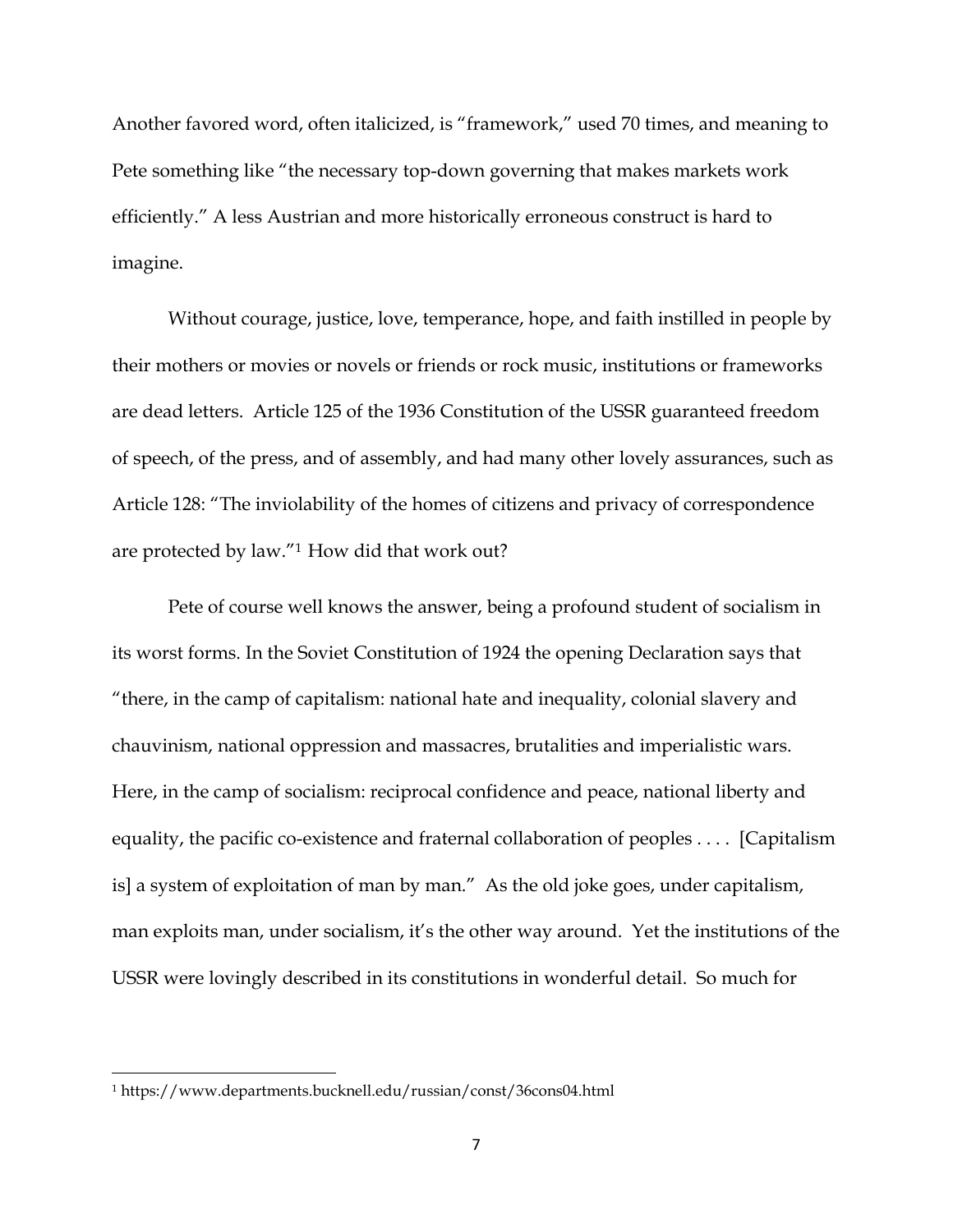institutions without urgent and thorough attention to their ethics, ideology, rhetoric, narrative, commitment, tradition.

Alas, that is also what is mistaken in the work of an economist whom Pete and I admire extravagantly, that same James Buchanan. For his constitutional convention to work there has to exist already somehow people raised up to care to frame the institution justly (Kant has an identical problem).2 For the institution then to function as "designed" (an anti-Austrian word and idea) the people likewise have to have ethics instilled by something beyond the Hobbesian game theory that people have tried to make suffice over and over since 1651. Mises, Hayek, and Buchanan are Pete's inspiration. All of them were good men and great scientists, none of whom brought ethics into their social thinking. They lived in a disenchanted age in which ethics, which they believed was mere opinion, was to be separated from science, as though doing so made sense in a social science. Better follow Kirzner and Lavoie into ethics.

In a recent paper on Julian Simon's thinking, not in Pete's book, Pete and Christopher Coyne summarize Julian Simon's formulation of the "ultimate resource," human imagination. "Progress is not the result," they wisely write, "of giving power to elites who purport to be extraordinary, but instead of empowering people to live their lives and pursue their bold conjectures about the world. Ordinary people can

<sup>2</sup> McCloskey, "Hobbes, Rawls, Buchanan, Nussbaum, and All the Virtues," 2006. The full essay is available on request, deirdre2@uic.edu. Translated into Swedish, Timbro Klassiker, December 2016.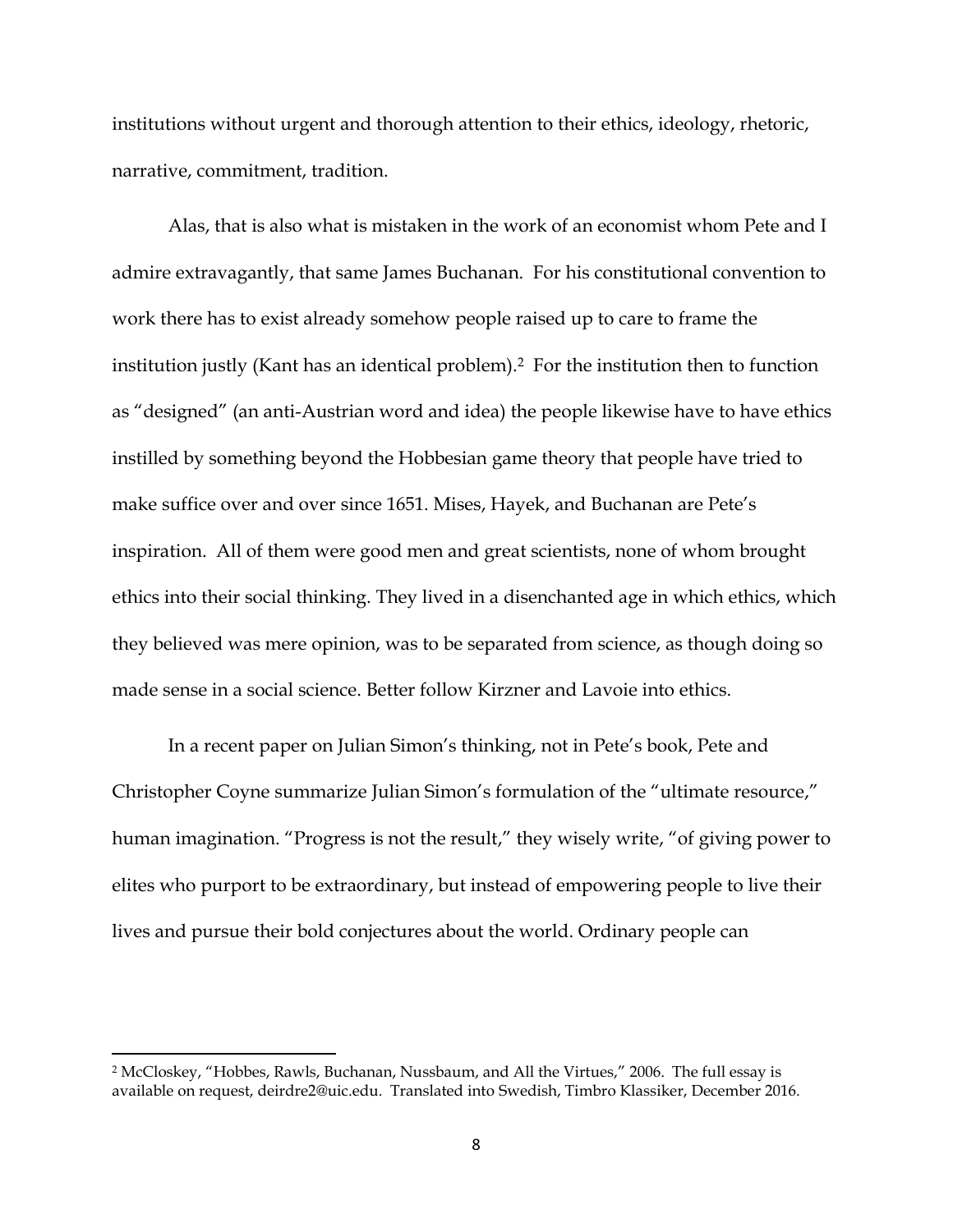accomplish extraordinary things, Simon argued, if given the freedom and opportunity to do so" (Boettke and Coyne, no date., p. 1). Spot on.

But having got it right, Pete and Chris then revert to institution-talk, speaking of "the institutions underpinning individual freedom." Such as the Politburo, eh, guys? And then the rest of the paper abandons Simon's focus on human creativity, which is Austrian discovery and human action. Pete and Chris return to the claim of neoinstitutionalism that all that's needed is MC = MU. Get the right legal rules, and then property will be correctly allocated.

Now I yield to no one in enthusiasm for MC = MU. If you want to understand it, study my old price theory book (McCloskey 1985, free pdf on my website; do it). But I have discovered since then, and Simon did before me, as did Schumpeter in his youth (he got confused later) and Kirzner (Pete's intellectual grandfather) and Fogel (for railways) and Solow (for the economy), that such Smithian efficiencies have little to do with the Great Enrichment. Lining up property rights does not explain a 3,000% per capita explosion in two centuries of the production possibility curve.

## §

At one point in his Presidential Address to the Southern Economic Association, reprinted in the book, Pete refers with characteristic grace and generosity to some of my own thoughts on the matter: "There was, in her historical narrative, a general shift in attitudes toward commercial life, and an attribution of dignity and respect to ordinary people 'giving it a go' [actually, 'permitting people to have a go,' a very English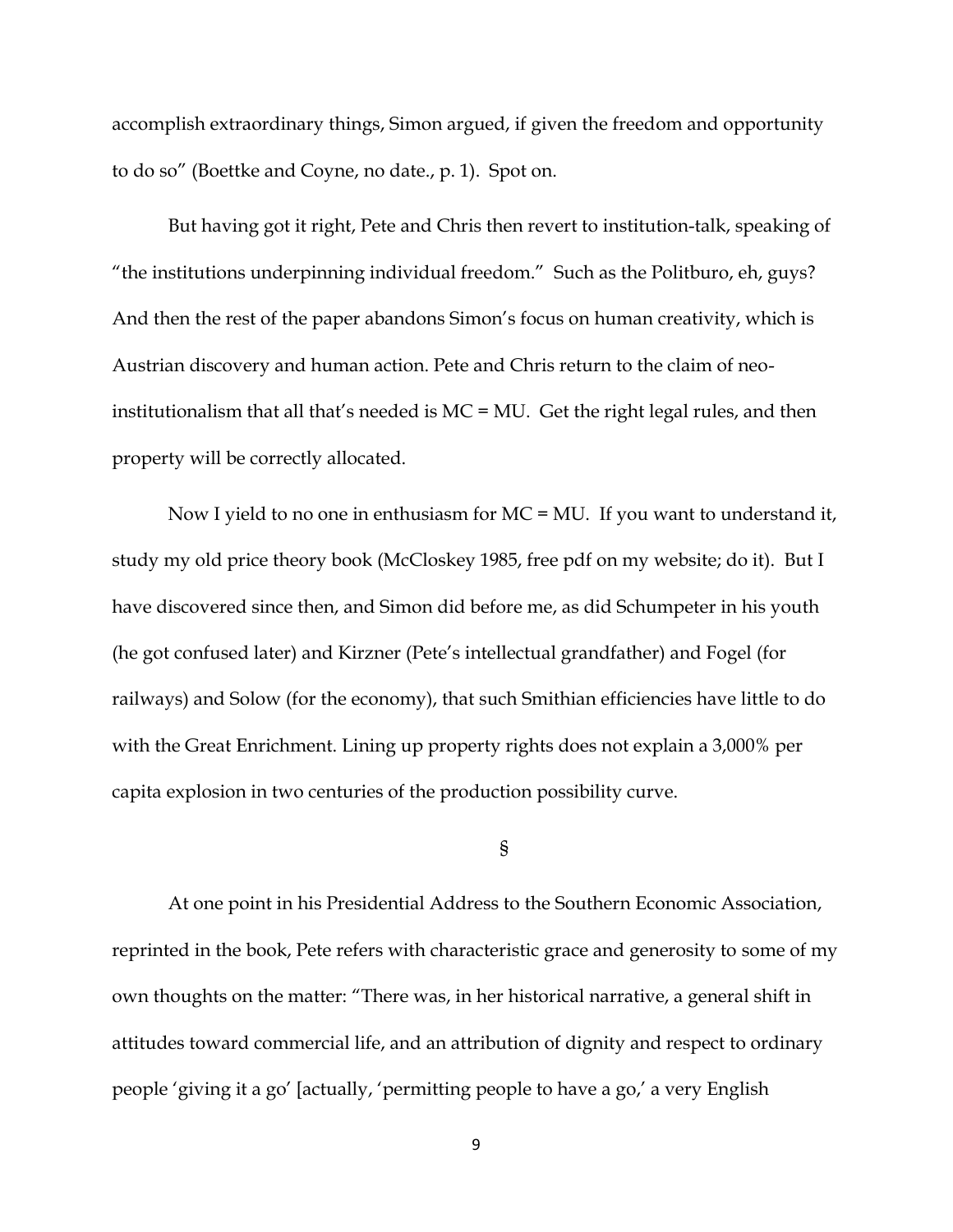sporting metaphor] in the world of commerce that triggered the process of development. I agree with the primacy of ideas in economic, political, and social history" (p. 45). I'm pleased. As the man shouted to appalled watchers form the 50<sup>th</sup> floor after he had jumped out of the 100<sup>th</sup>, "So far, so good."

But then Pete hits the ground, and takes it all back, and even brings me in as approving the taking back: "but for my purposes here the focus is on the *framework* that these ideas legitimated, and the practices that were engendered by that *framework*." Notice the italics. The "framework" talk brings us safely back to a Samuelsonian Max U world in which ideas do not matter, where prices, property, and prudence, the Pvariables, rule by themselves, without the S-variables of speech, society, the sacred. Pete doesn't seem to realize, at least in his theoretical assertions, that the "framework" is made of rubber. He does want to acknowledge Culture—which in this vague form is not actually what I am saying—but when he hits the ground he cannot get beyond Max U and the constraints Max faces in the rules of the game. Unless like Trump he can cheat.

Pete then recurs to Smith, whom he summarizes as saying that "development follows from the expansion of the market, and thus the refinement of the division of labor" (p. 46). This I repeat is quite false as economic history, though correct as history of thought. He then claims that I "stress" it. I have in fact from the beginning of my scientific career back in the 1960s discovered over and over again that trade is not an engine of growth (in marginal productivity terms; and certainly not either as a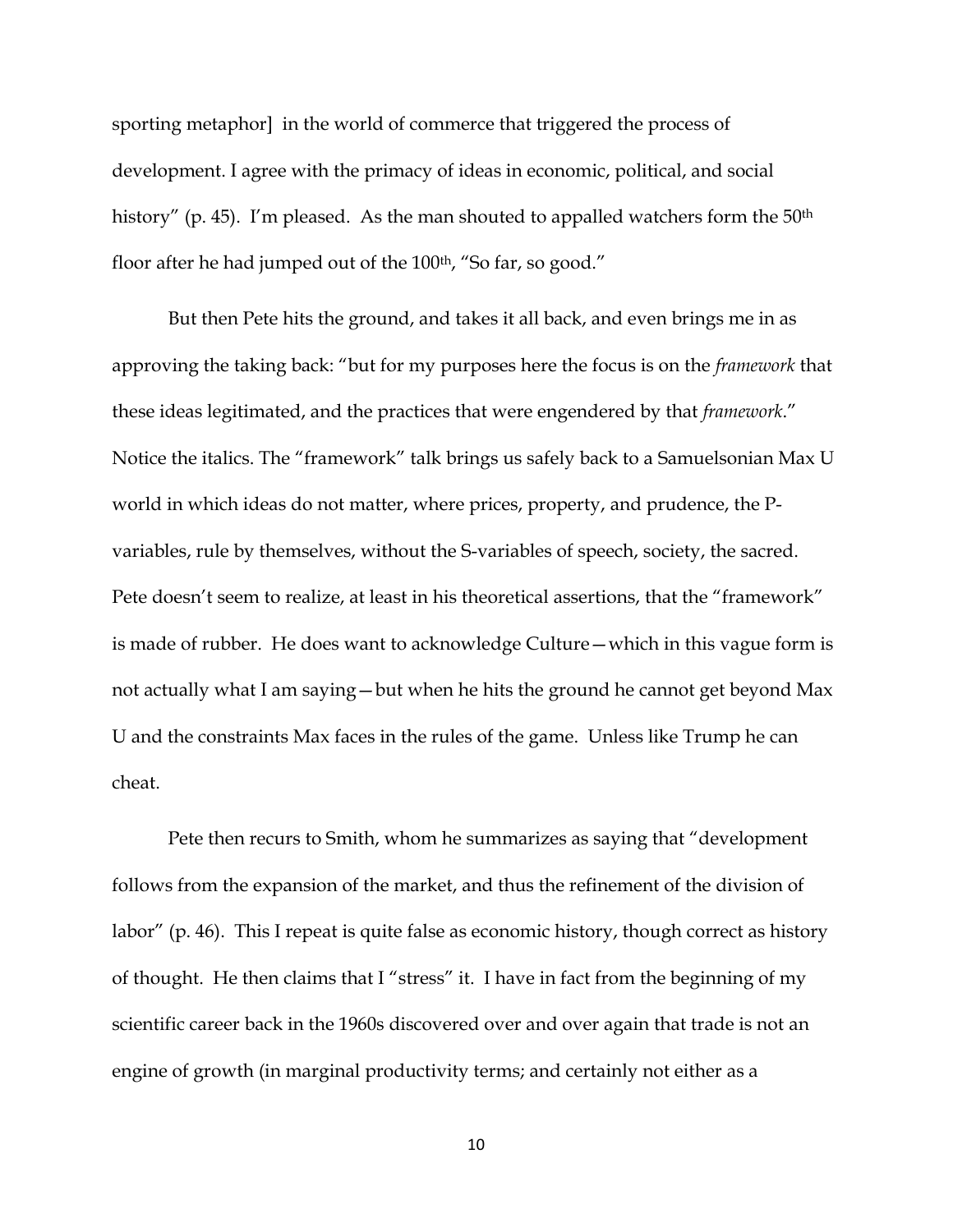Keynesian absorber of excess savings; you may trace it in McCloskey 2020). Pete then concludes that in such growth, which he himself has noted is merely Smithian, not the Schumpeterian sort that explains most of our wealth, "development follows from the expansion of the market, and thus the refinement of the division of labor." No.

§

The American columnist and political theorist George Will is good on all this. He argues that "the Founders intended the Constitution to promote a way of life" (Will 2020, p. 236). Will's term for the way government shapes the ethics of its citizens, for good or ill, is "soulcraft." Soulcraft, he writes, "is something government cannot help but do. It may not be done competently or even consciously, but it is not optional" (Will 2020, p. 237). Will is of course correct. By this route surely institutions "matter," and some of them are governmentally "crafted" (if that is the right word for what is done, Will concedes, often unconsciously and incompetently). The commercial values that the Constitution purposed did help create a new people in a new republic, if we can keep it.

In particular 1789-1865 some of the people mentioned in the Constitution were slaves, and slavery mattered mightily as soulcraft, and not for good. Will quotes Tocqueville on the contrast in 1831 between the two banks of the Ohio River, slave Kentucky and free Ohio. On the Kentucky side, Tocqueville wrote, "society is asleep; man seems idle," because the peculiar institution had made physical labor undignified for whites. On the Ohio side, by contrast, "one would seek in vain for an idle man"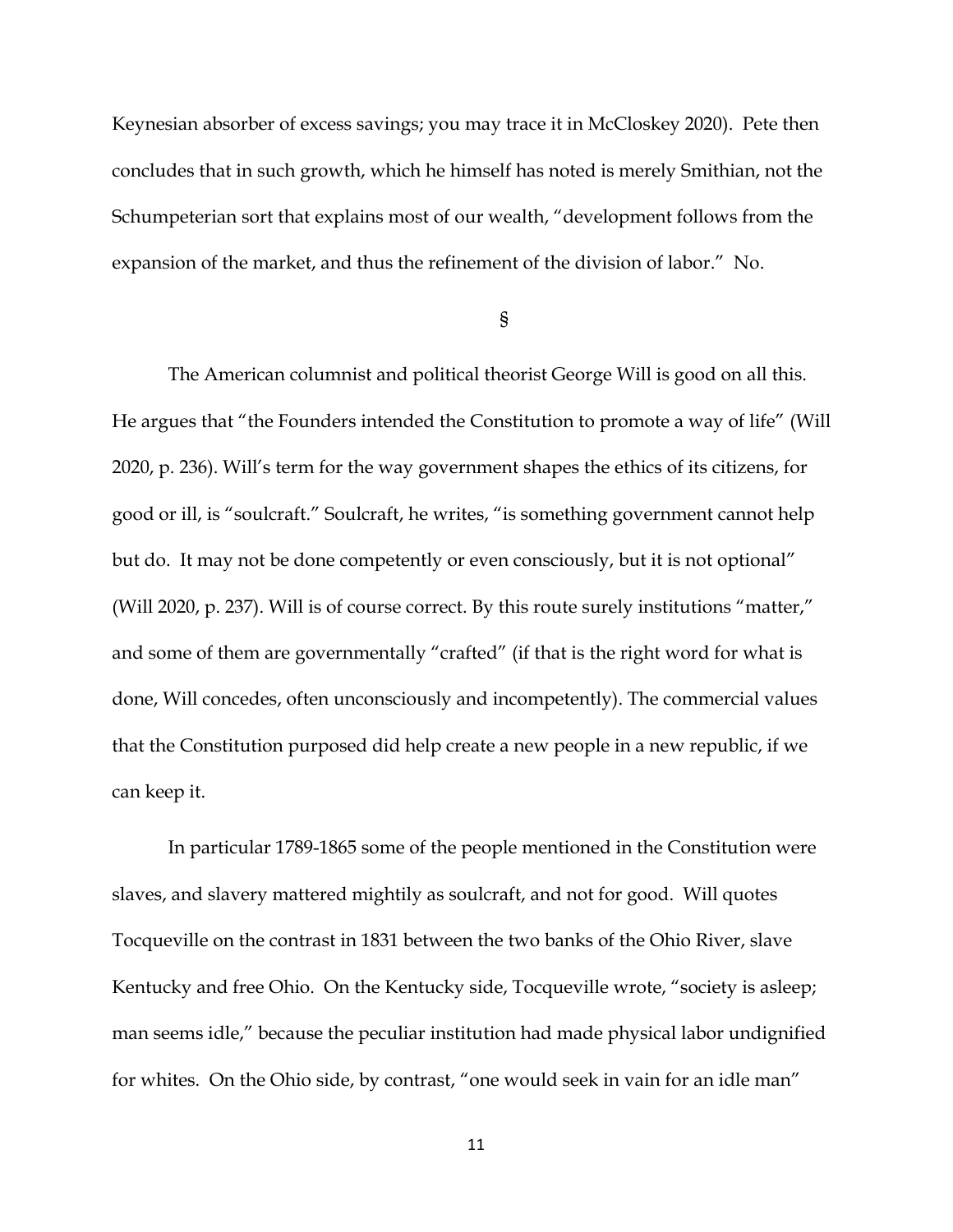(quoted p. 235 in Will 2020). Will concludes that the two institutions, slave and free, "result in radically different kinds of people" (Will 2020, p. 236). The historian of South Africa Hermann Gilomee comes to the same conclusion about the effect on the white Afrikaners of having Blacks enslaved, and later the Blacks and coloreds still subordinated to an Afrikaner *boer* up on a horse. It persisted until after the Boer War their leaders such as Jan Smuts took the Afrikaners in hand, giving them educations and jobs on the railways, while taking away the same from the Blacks and coloureds (Gilomee 2003).

So of course "institutions matter." As an intermediate cause, to mention the biggest example for good, the institutionalization of the idea of an entirely new liberalism in northwestern Europe and its offshoots after 1776 mattered mightily for the explosion of creativity in the economy and polity and society after 1800. But observe in this example and Gilomee's example and Will's example the deep ideational causes of the very institutions (for instance in the case of liberalism, in 1776 the conflicted slaveowner asserting that all men are created equal, an equality that he did not extend to his children by Sally Hemings), and subsequently the ideational route of how such liberal declarations mattered, as for example the embarrassment of segregated Army units fighting fascism. An institution was in each case an intermediate cause inspired by ideas, and having many of their effects by way of ideas, in minds. It was largely not a physical matter but a mental matter, not chiefly from the soil but the soul, not only governed by the incentives but by the ethics, *les moeurs, die Geiste*, the ideologies of elites and then of ordinary people. The matter came to the point, for US governing as for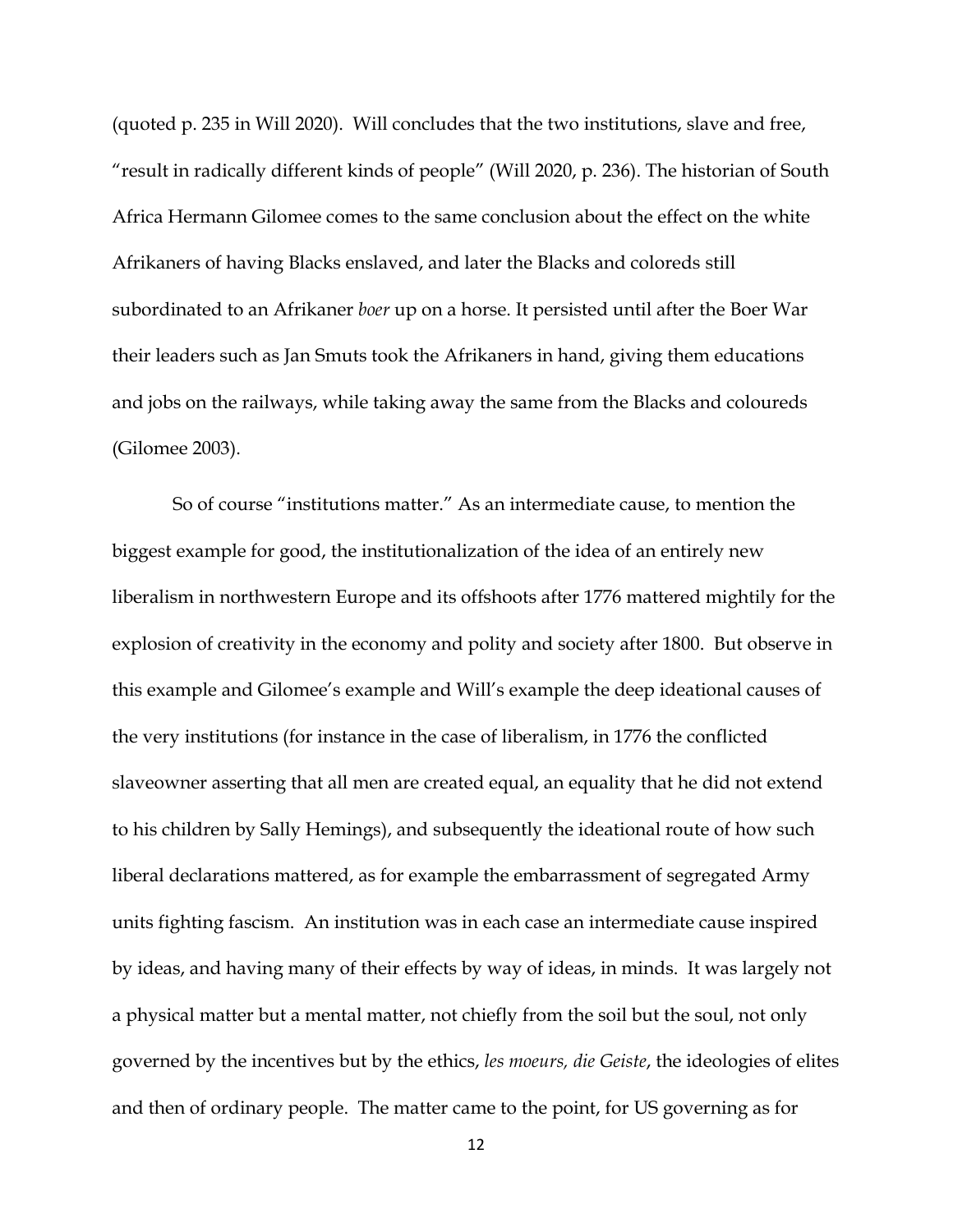marketing, as Lincoln declared in the first Lincoln-Douglas debate in 1858: "With public sentiment, nothing can fail; without it nothing can succeed. Consequently he who molds public sentiment goes deeper than he who enacts statutes or pronounces decisions. He makes statutes and decisions possible or impossible to be executed" (Lincoln 1858 [1894)] p. 298).

Thirty pages before the end of their long book of 2019, Acemoglu and Robinson, by way of a *refutatio,* quote at length their declared enemy, Hayek, who wrote 1956:

> "the most important change which extensive government control produces is a psychological change, an alteration in the character of the people. This is necessarily a slow affair, a process which extends not over a few years but perhaps over one or two generations. The important point is that the political ideals of the people and its attitude toward authority are as much the effect as the cause of the political institutions under which it lives. This means, among other things, that even a strong tradition of political liberty is no safeguard if the danger is precisely that new institutions and policies will gradually undermine and destroy that spirit" (in Acemoglu and Robinson, p. 466)

Acemoglu and Robinson believe they are cleverly responding to Hayek's point by claiming airily that anyway "society" can offset the evils of serfdom to Leviathan. But Hayek's point is soulcraft—that you make people into children if you treat them like the children of a feared or revered Papa or Mamma Leviathan. Recent developments in American politics are not reassuring that we can avoid the internal, psychological road to serfdom. The Leviathan, Acemoglu and Robinson claim in an earlier passage, "is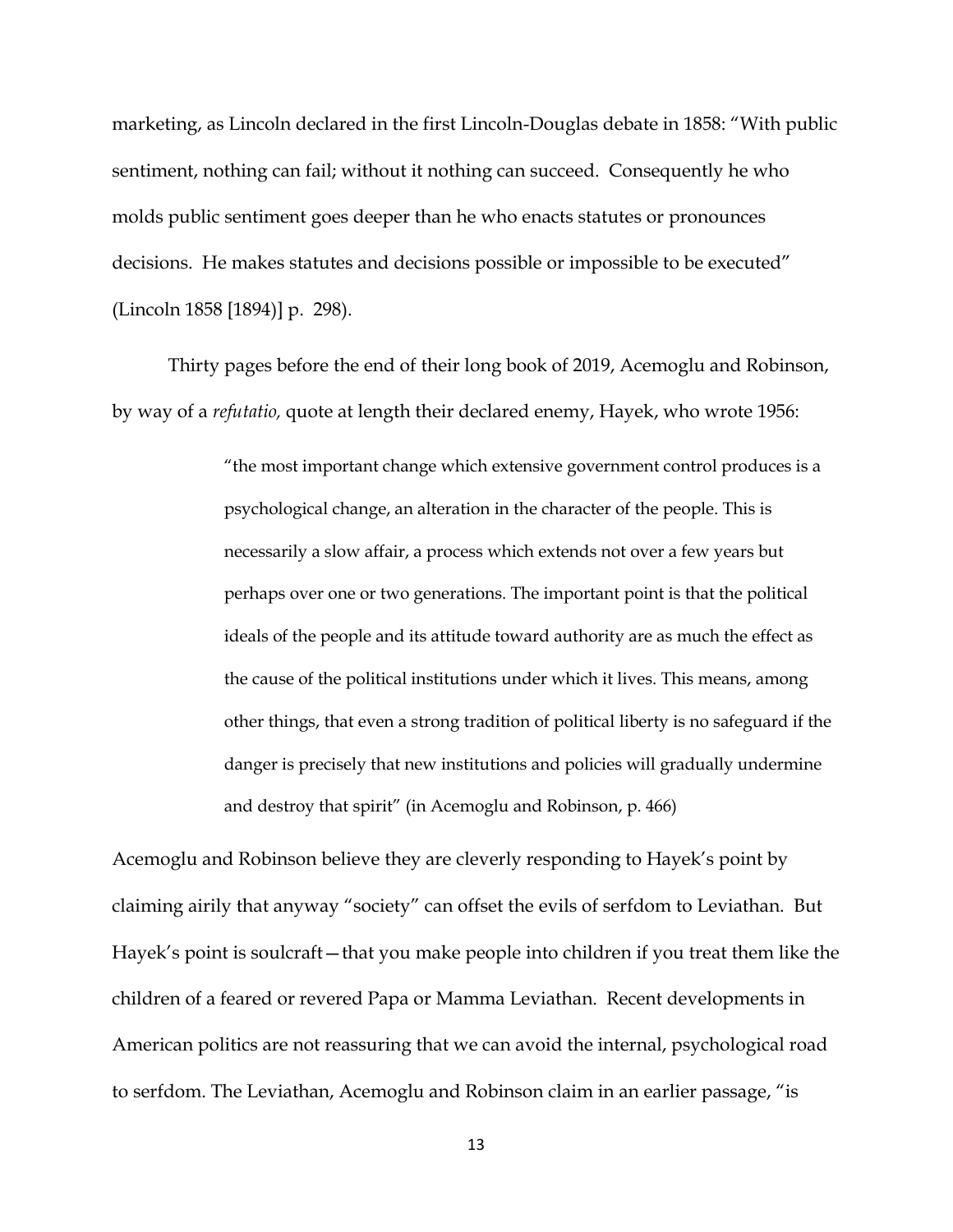shackled by people who will complain, demonstrate, and even rise up if it oversteps its bounds" (Acemoglu and Robinson 2019, p. 27). Uh huh. But notice, dears, that demonstrations, and uprisings are precisely about spirit and ethics and rhetoric. Consider January 6, 2021 in the halls of the US Congress, or January 23, 2021 in one hundred Russian cities.

There are many, many more stunning scientific faults in neo-institutionalism (McCloskey 2010, 2016, 2021 among other writings on the matter). Neo-institutionalism is a scientific train wreck. Like the word "capitalism," it drives us off in the wrong direction. Austrian economics drives us in the right direction, to what Bart Wilson, Vernon Smith, and I call "humanomics" (Smith and Wilson 2019; McCloskey 2021b). Austrianism, which is scientifically correct, is inconsistent with the statism and Max-U of neo-institutionalism, which is scientifically incorrect.

§

One other point, less consequential—remember, I agree with 95% of what Pete says in the book. It is this: he is interestingly sloppy, as many people are, in his use the word and idea "freedom," or the Emancipation Project, as he calls liberalism, including material emancipation "from the miserable poverty of the Plough" (p. 3), and in the same terms on p. 9 (my emphasis): "the emancipation of individuals from serfdom, from dogma, from violence, *from poverty*." On p. 5 (again, my emphasis) he says it again, all this the first few pages of the book, and repeated throughout, so there is no doubt that he is merging the material results of liberty with its definition: "the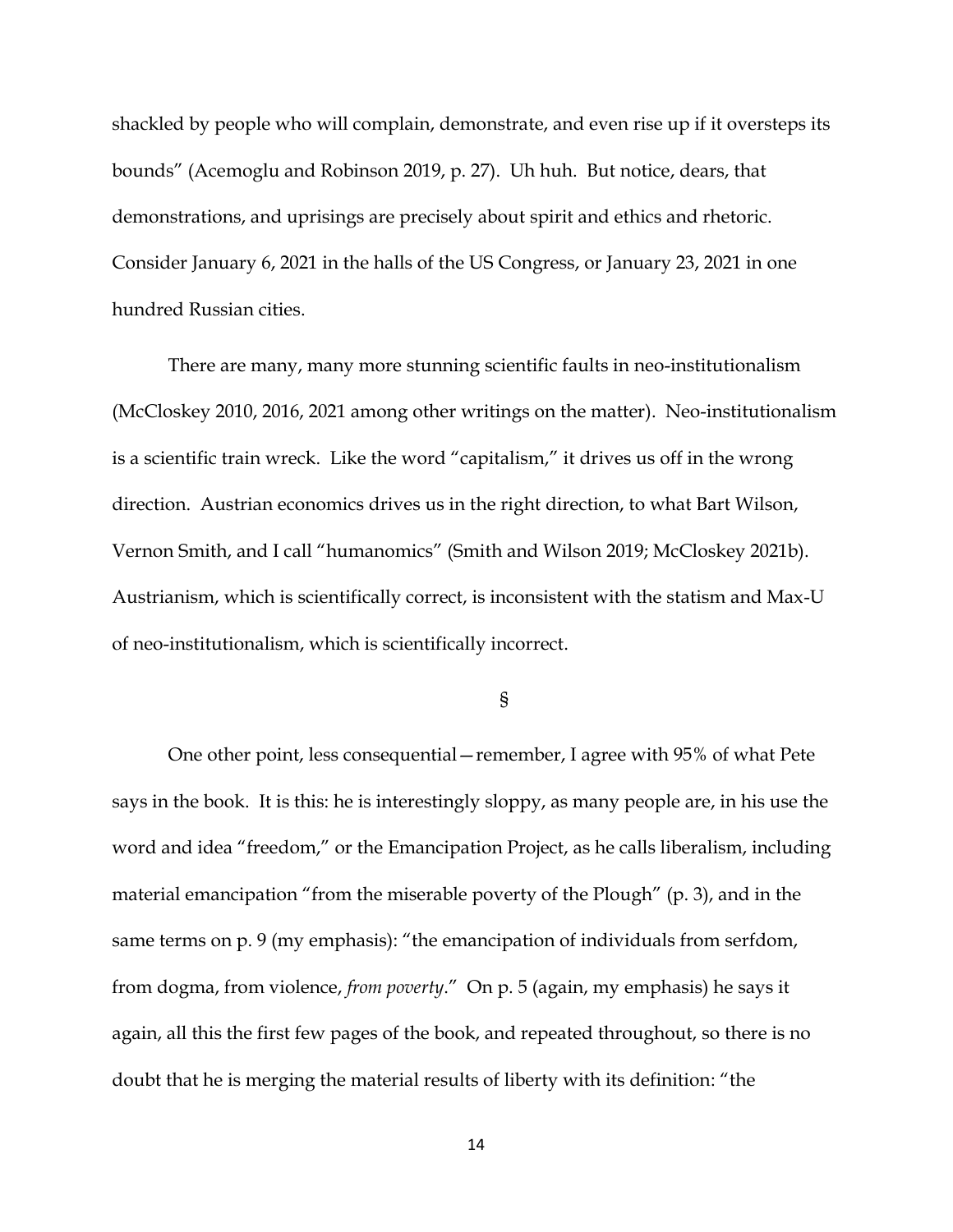emancipatory promise of liberalism to overcome subjugation, repression, oppression, *and misery*, and instead see humanity flourish in peace and prosperity."

Emancipation from the physical coercion of others is what "liberty" should mean. *Not income, not the material results* of non-coercion. That's the so-called (by Isaiah Berlin) *positive* liberty favored by Progressives and New Liberals and socialists in the line of Rousseau (whom Berlin and Boettke and McCloskey do not approve of). It is not the liberty line of Smith, the equal permission to be accorded to adults—the Blessed Adam's "obvious and simple system of natural liberty." To include income in the *definition* of "freedom" leads only to confusion, as in the third of FDR's Four Freedoms. The Great Enrichment, Pete and I agree, is a *consequence* of liberty, and I have shown empirically. But, to use I promise emphatic italics for the last time, it's *not the same thing*.

The problem is the semantic drift of the word "freedom." It's wise to distinguish the French/English *liberté*/liberty from the German/English *Freiheit/*freedom. (English always has two words, because of the Norman Conquest of 1066.) The Germanic word has in the age of statism become hopelessly confused with "the ability to do things," as in Amartya Sen's statist book of 1999, *Development as Freedom.* The problem is that we already have words for the ability to do things — such as ability, wealth, power, income, capabilities. We need an exclusively political word for "not being physically coerced as a slave to a master, husband, state." That way we can ask scientifically whether such liberty leads to wealth (happily and contingently,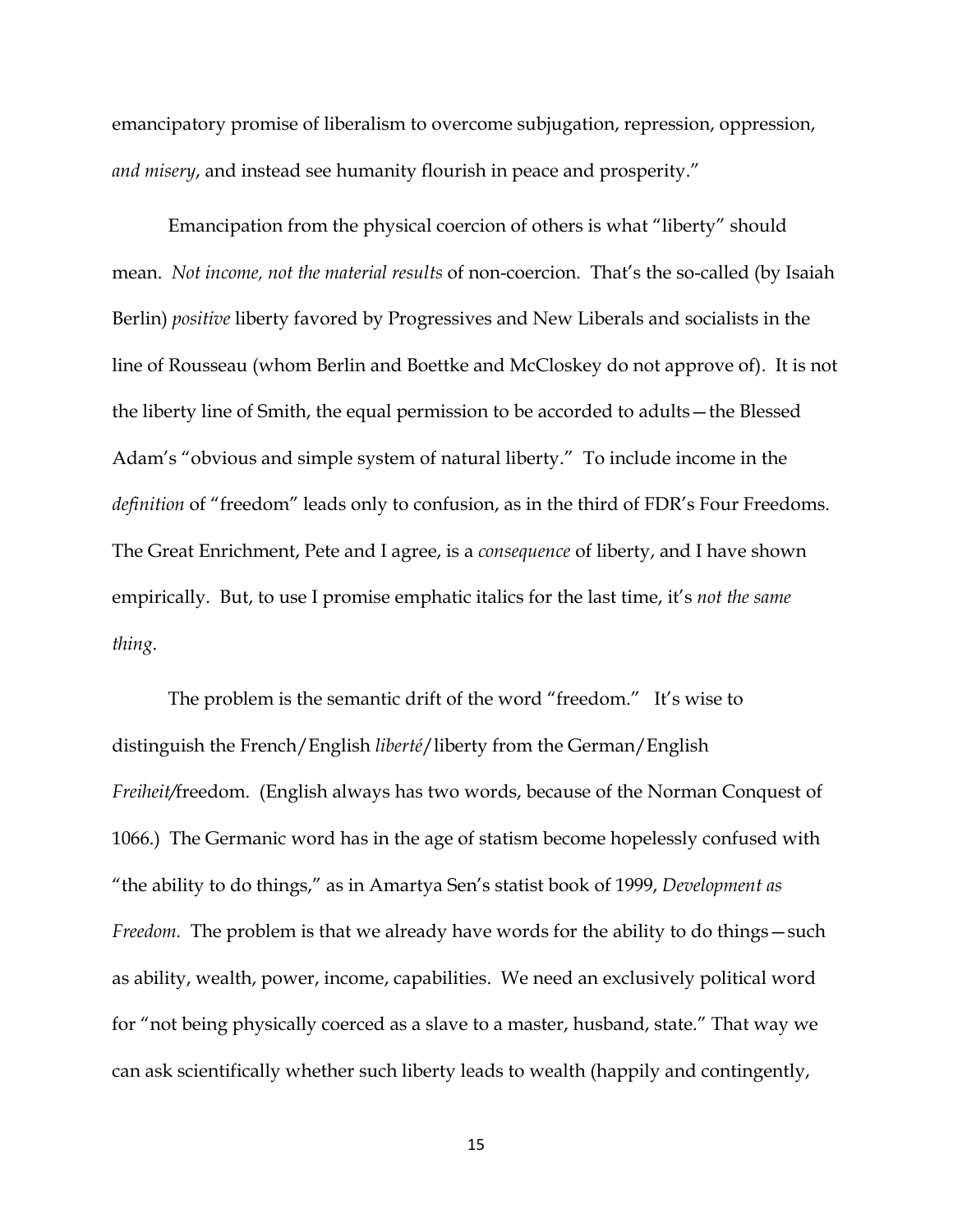not by definition, it does). Otherwise we have merely smooshed the two together, and will never know if liberty is a good idea or not, consequentially speaking.

It is of course *libertas* in Latin, which was used by the Romans exclusively to mean "not a slave." (Look it up in the *Cambridge Latin Dictionary*.) If you mix the political with the economic words, in the way "freedom" has been used for the past century and a half, you start thinking for example that we can give freedom to people by coercing them to do what we wise economists and philosophers think they should do, as in "nudging." Become a slave and be free.

My advice? Never use the word "freedom." Pete uses it 112 times in the book. Always use "liberty," as Pete's gratifyingly does 173 times. I told you I agreed with him.

§

Pete of course does not believe such a thing as "become a slave and be free." My point is that in his loosey-goosey use of "institutions" and "frameworks" and "freedoms" he is falling into a top-down statism that he does not in fact believe.

Please, dearest Pete, give up your confused advocacy of neo-institutionalism.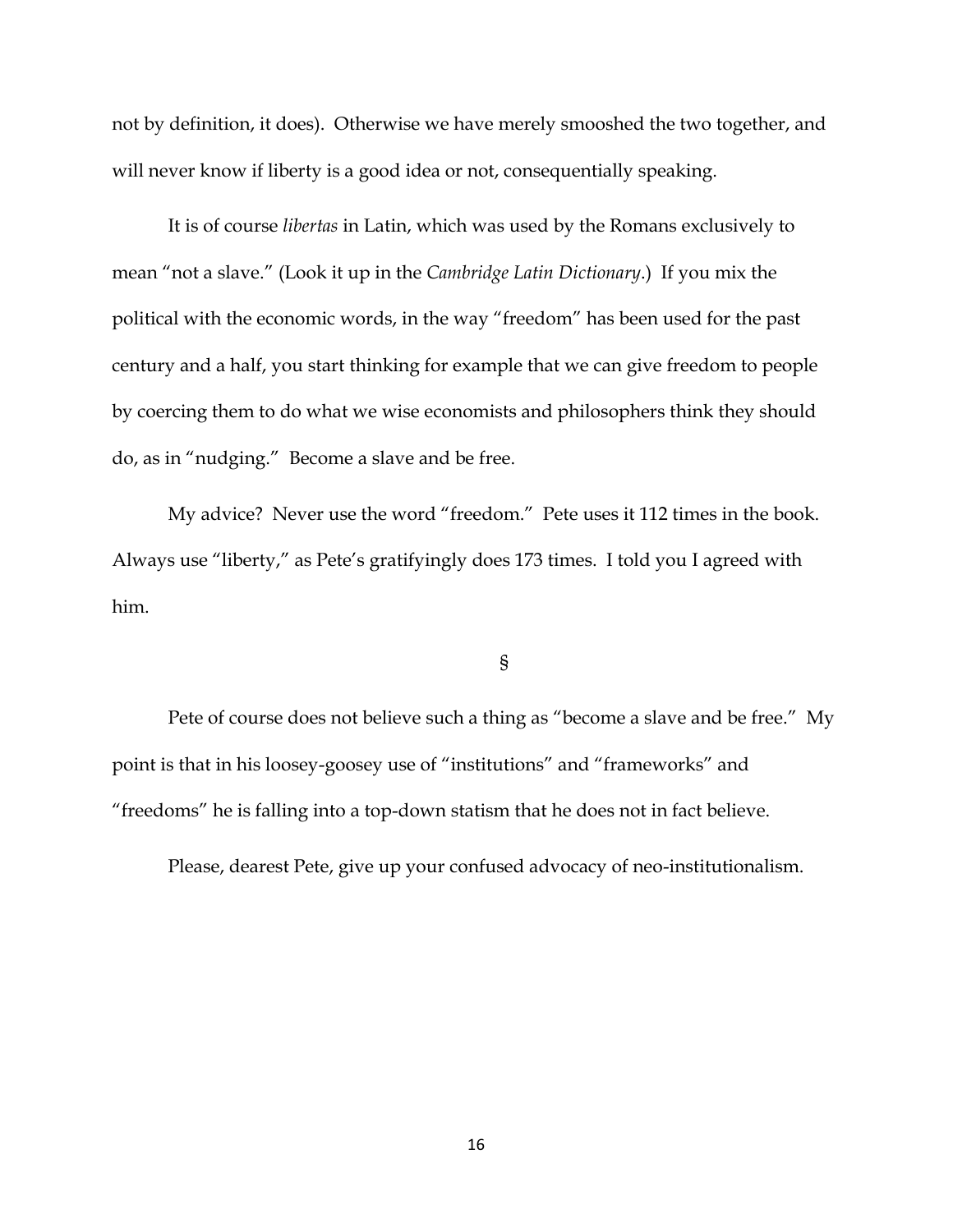## Works Cited

- Acemoglu, Daron, and James A. Robinson. 2019. *The Narrow Corridor: States, Societies, and the Fate of Liberty*. New York: Penguin.
- Boettke, Peter J. 2021. *The Struggle for a Better World.* Advanced Studies in Political Economy. Arlington, VA: Mercatus.
- Boettke, Peter J., and Christopher Coyne. No date.. "The Economic Logic Behind the Ultimate Resource." Unpublished.
- Gilomee, Hermann. 2003. *The Afrikaners: Biography of a People*. Cape Town: Tafelberg; Charlottesville: University of Virginia Press.
- Lincoln, Abraham (1858 [1894]) "First of the Lincoln-Douglas debates". Ottawa, Illinois, August 21. In *Abraham Lincoln: Complete Works, Comprising His Speeches, Letters, State Papers, and Miscellaneous Writings*, Volume 1, John G. Nicolay and John Hay, eds. New York: Century, at https://archive.org/details/abelinccompwks02lincrich.
- McCloskey, Deirdre Nansen, and Alberto Mingardi. 2020. *The Myth of the Entrepreneurial State. London:* Adam Smith Institute; Great Barrington: American Institute for Economic Research*.*
- McCloskey, Deirdre Nansen, and Art Carden. 2020. *Leave Me Alone and I'll Make You Rich: How the Bourgeois Deal Enriched the World.* Chicago: University of Chicago Press*.*

McCloskey, Deirdre Nansen. 1985. *The Applied Theory of Price.* 2nd ed. New York: Macmillan.